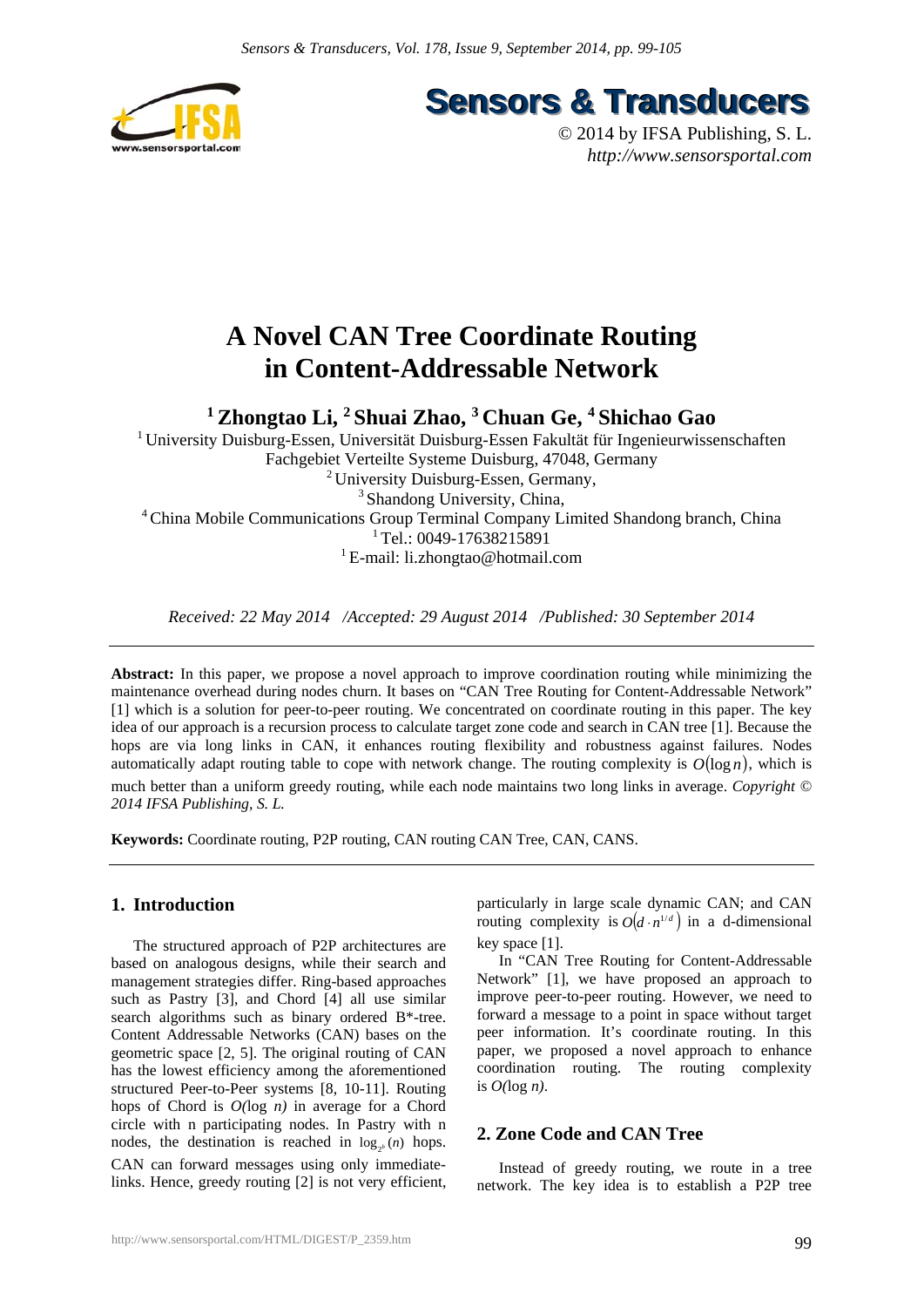(CAN tree) [6] via long links. Each node of CAN is a node of the CAN tree. Since each node only connects with its parent and child nodes in the tree network, it needs more information to choose the routing target node. For this purpose, we introduce the zone code.

We have proposed the zone code in "Using Zone Code to Manage a Content-Addressable Network for Distributed Simulations" [7]0. It's a binary string. A zone code records the splitting history of its corresponding zone. We can obtain the zone code (Fig. 1. (a) by traversing the partition tree (Fig. 1. (b)). The partition tree is a binary tree and records the reassignment process. In order to obtain a zone code, we perform a traversal from root to leaf in the partition tree. It's analogous to Hoffman code [12]. Going left is a 0, going right is a 1. A zone code is only completed when a leaf node is reached [7, 13]. Fig. 1. (b) illustrates how to establish zone codes via the partition tree. Combining all our insights, we deduced the following observation.

Fact 1: The zone code is a prefix code.

| 000  | O<br>001 | 100 | O<br>101 |  |
|------|----------|-----|----------|--|
| 3    |          |     |          |  |
| 0100 | 011      | 11  |          |  |
| 0101 |          |     |          |  |





(b) Partition tree

Fig. 1. CAN and partition tree.

In practice, we don't need the partition tree to generate a zone code. When a node *p* shares its half zone to a new node *c*, node *c* copies *p*'s zone code. And then node  $p$  and  $c$  append "0" and "1" respectively. Let  $\delta^p$  denote the zone code of node *p*. Then, after node *c* joining, the new zone code of node *p* is  $(\delta^p, 0)$  and the zone code of *c* is  $(\delta^p, 1)$ . Hence, zone code grows simultaneous with zone splitting. The more splits, the longer zone code becomes [7]. Combining all our insights, we deduced the following observation.

**Fact 2:** In partition tree, the zone code of node *p* is the prefix of zone codes of all nodes in the sub-tree rooted at node *p*.

For example, the node marked with shade in Fig. 1(b) as zone code (0,1). Thus, the zone codes of nodes in the sub-tree have a common prefix (0,1).

By Fact 2, we can route in the partition tree. However, the internal nodes in the partition tree do no longer exist, but were split at some previous time. The children of a node are the two nodes into which their parent node was split. Thus, we cannot establish this partition tree via long links in practice. We need the CAN tree to realize the long links.

CAN tree is a variation of the partition tree. Both of them are representations of the zone splitting process. There are some duplicate nodes that have the same name but different zone codes in the partition tree (Fig. 1(b)). If we merge duplicate nodes into one node that is parent of duplicate nodes' child nodes, it becomes CAN tree (Fig. 2). CAN tree is not a binary tree, but each node exists in CAN tree. Thus, we can implement high efficient routing in CAN tree.



Fig. 2. CAN tree.

We build the CAN tree via parent-child long links. When a new node *c* forwarded JOIN request and node *p* shares half its zone with node *c*, node *c* becomes the child of node *p*. All "parent-child" relations constitute a distributed CAN tree. In order to route, each node must store its original zone code  $\delta^*$  and current zone code  $\delta$ . Therefore, when a new node *c* joins in CAN and obtains zone from node *p*, node *p* and *c* must act as follows (Fig. 3):

1. Node *p* splits its allocated zone in half, retaining half and handing the other half to node *c*.

2. Node *p* becomes parent of node *c*. Both of them augment long links to establish a "parent-child" relation in the CAN tree.

3. Node *c* copies *p*'s current zone code ( $\delta^p = \delta$ ). And then, node  $p$  and  $c$  append "0" and "1" respectively, i.e. new  $\delta^p = (\delta, 0)$  and  $\delta^c = (\delta, 1)$ .

4. Node *c* sets  $\delta^{c^*} = (\delta \mathbf{.} \cdot \mathbf{.})$ , Node *p* is not a new node, hence  $\delta^{p^*}$  does not change.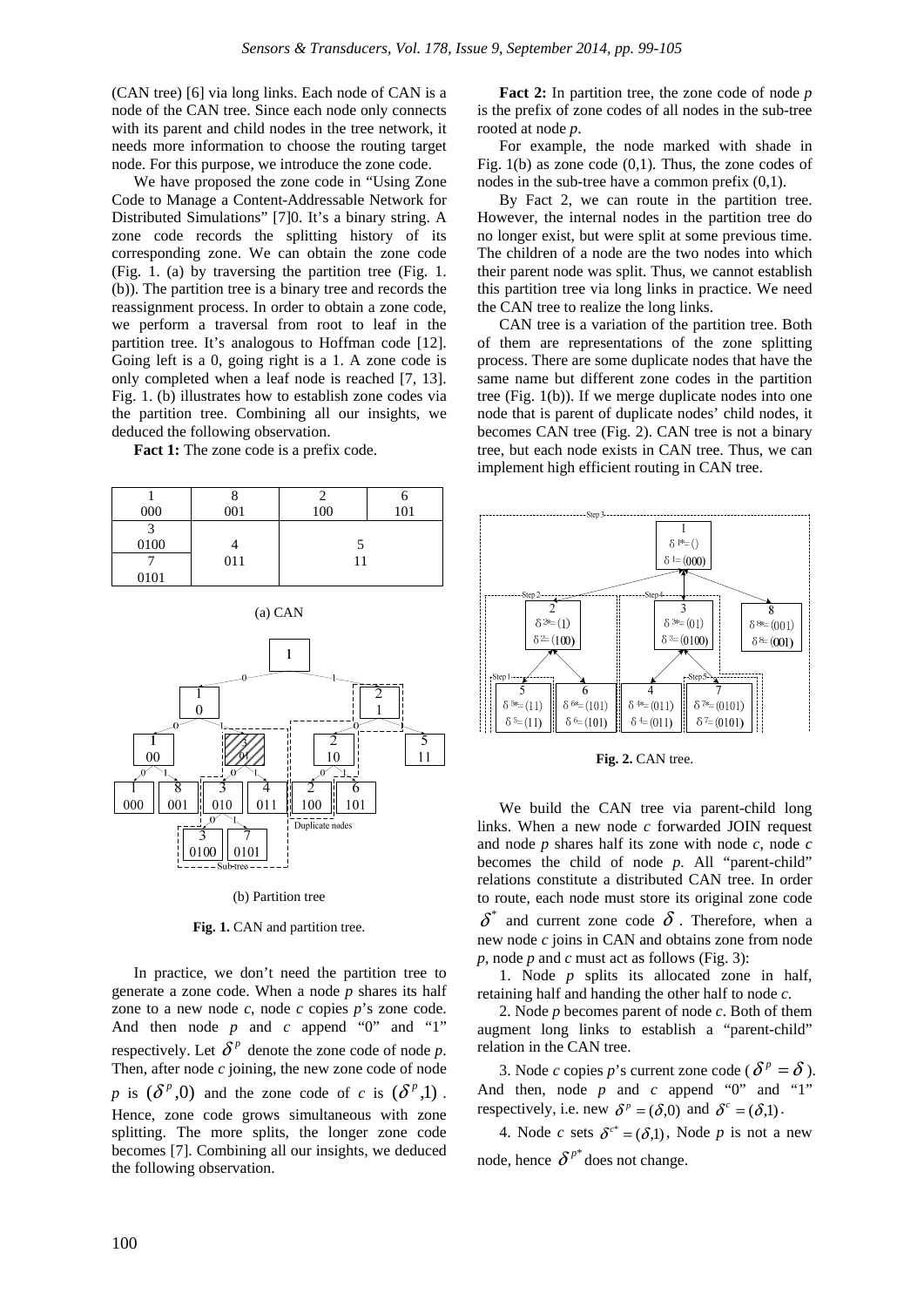

**Fig. 3.** New peer c joins CAN.

Let  $\delta^{p^*}$  denote the original zone code of node *p*.  $\delta^{p^*}$  is the first zone code of node *p*, and  $\delta^{p^*}$  is constant. If node *p* shared its zone to a new node,  $\delta^{p^*}$  =  $\delta^p$ . For example in Fig. 2,  $\delta^3$  = (0,1,0,0) and  $\delta^{3*} = (0,1)$   $\delta^{p*}$  is the prefix of  $\delta^p$ . Consequently,  $\delta^{p^*}$  is also the prefix of zone code of children of node *p*. Combining all our insights, we deduced the following observation.

Fact 3: In CAN tree, a node *p* has the original zone code  $\delta^{p^*}$ . The  $\delta^{p^*}$  is the prefix of zone codes of nodes in the sub-tree rooted at node *p*.

For example in Fig. 2 the  $\delta^{3*}$  is the prefix of zone code of all nodes in sub-tree rooted at node 3. The  $\delta^{1*}$  is null, it's the prefix of any zone code of nodes in the CAN tree. Since a new node obtains its zone code via copying and extending the zone code of its parent, we deduce the following:

**Fact 4:** If  $\delta^{p^*}$  of node *p* is the prefix of the  $\delta^c$ of node *c*, node *c* is in the sub-tree rooted at node *p*.

Let  $\delta^{p^*}$  denote the original zone code of current node *p* and  $\delta^d$  is the zone code of the destination node *d*. Consequently, our routing scheme is that node *p* checks whether its  $\delta^{p^*}$  is prefix of  $\delta^d$ . If it is, node  $p$  forwards the message to its child which shares the longest common prefix with  $\delta^d$ . If not, node *d* is not in the sub-tree rooted at node *p* and then node *p* forwards the message to its parent node.

Fig. 2 illustrates the routing from node 5 to node 7. If the destination node is not in the subtree rooted at current node, we expand the searching sub-tree until it covers the destination node. Afterwards, we shrink the searching sub-tree until the current node is the destination. If the destination node is in the sub-tree rooted at current node, we only shrink the searching region. During shrinking, the destination node is always in the sub-tree rooted at the current node. Thus, the routing must eventually terminate successfully.

## **3. Routing Mechanism**

#### **3.1. Routing Table**

The routing table consists of the short links toward the neighbors and the long links toward the parent and child nodes in the CAN tree, and the original zone code  $\delta^*$  (Fig. 4). In this section, we propose the detail of how to establish and maintain the routing table. The routing procedure is addressed in the next section.

CAN maintains short links by exchanging heartbeat messages between immediate neighbors. For d-dimensional CAN, a node maintains *O(d)* neighbors in average. This is analogous to original CAN.

Long links are a part of CAN tree. It's central to our scheme. They are established during new nodes joining. When a new node joins in CAN via Bootstrapping [14-15], an existing node splits its zone into two sub-zones, retaining one and handing the other to the new node [2]. This is same with original CAN. However, the two nodes are parentchild relationship in CAN tree. We establish long links between them, i.e. they augment a long link set in its routing table respectively. They are distant neighbors. The entry of routing table is consisted of distant neighbor information, e.g. node ID, IP address, and zone code  $\delta$  (Fig. 4).

We will discuss the system responsiveness during network churn in other paper.



**Fig. 4.** Routing tables.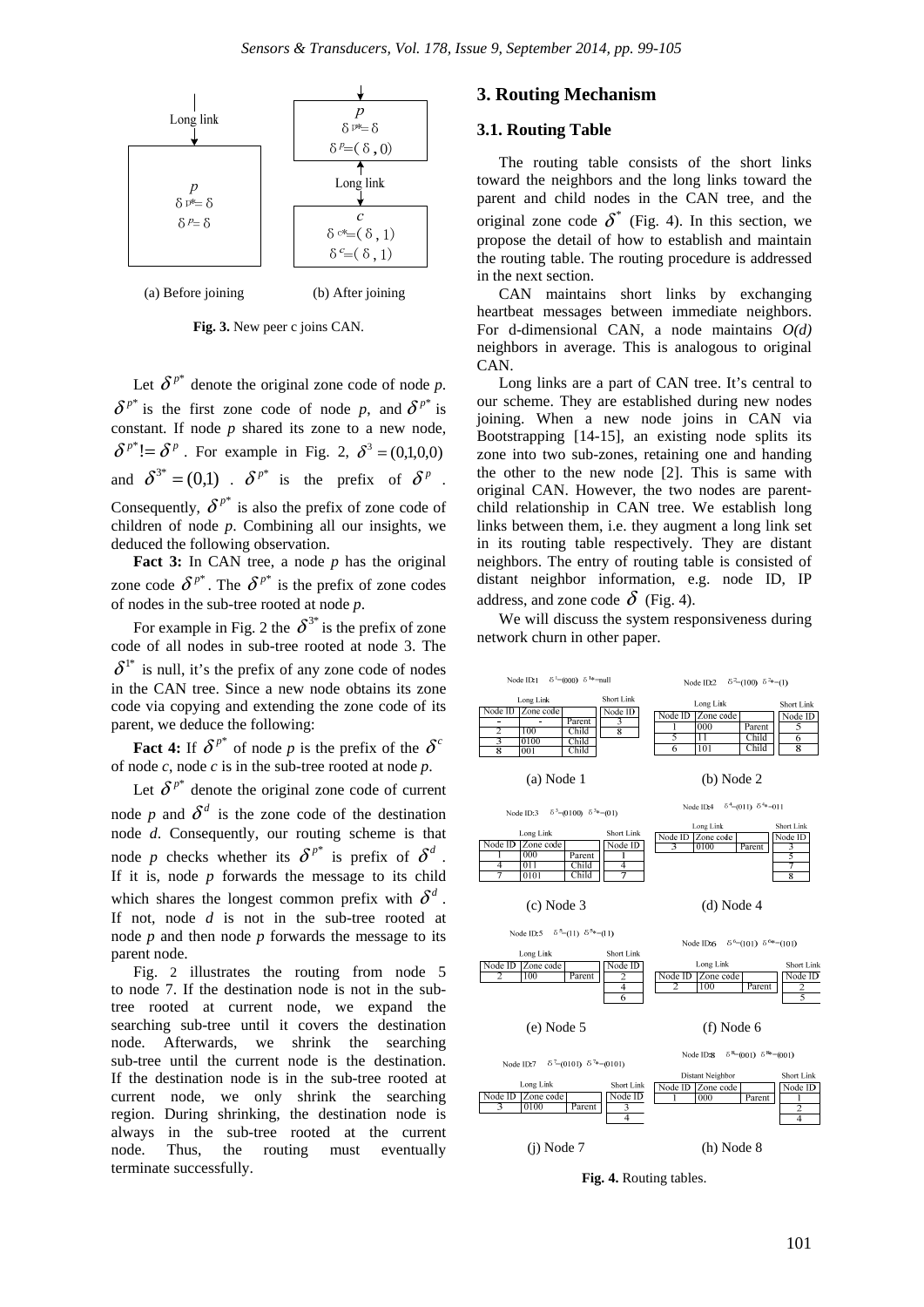## **3.2. Get Zone Point Set Via Zone Code**

By definition all zones with the same zone code length have the same size. The zone code of node p  $(\delta^p = (c_1^p, c_2^p, c_3^p \cdots))$  is divided into d parts. The sub-set of the zone code  $\delta_i^p = (c_{j_1}^p, c_{j_2}^p, c_{j_3}^p \cdots)$  $(j_n \mod d = i)$  records the splitting process along the i<sup>th</sup> axis.

Given that the zones are halved along one dimension during split, this implies that their sizes are also proportional to the inverse cof powers of 2.  $|\delta_i^p|$  is the length of  $\delta_i^p$ , and the proportion of p's width to space's width on the i<sup>th</sup> dimension is  $\frac{1}{2}$   $\frac{1}{0}$  *i*<sup>6</sup>  $\frac{1}{\left|\delta^p\right|}$ . Let  $(\delta_i^p)$ <sub>10</sub> denote the decimal representation for  $\delta_i^p$  and width  $w_i$  denote CAN's key space width on the i<sup>th</sup> dimension. Then  $\frac{(\delta_i^p)_{i_0}}{2^{|\delta_i^p|}}$  $\left(\frac{p}{i}\right)_{10} \cdot w_i$ δ 2  $\int_{10} \cdot W_i$  is p's low boundary

on the i<sup>th</sup> dimension, and then 
$$
\frac{((\delta_i^p)_{10} + 1) \cdot w_i}{2^{|\delta_i^p|}}
$$
 is p's

upper boundary on the  $i<sup>th</sup>$  dimension (Fig. 5).

$$
\begin{array}{c}\n\downarrow \text{Sone } p \\
\hline\n0 \quad \frac{w_i}{2^{|\delta_i|}} & \frac{2w_i}{2^{|\delta_i|}} \dots \dots \underbrace{\left| \left( \frac{\delta^n}{2^{|\delta|}} \right| \dots \underbrace{\left| \left( \frac{\delta^n}{2^{|\delta|}} \right| + 1 \right) \cdot w_i}_{2^{|\delta|}} \right|}_{2^{|\delta|}} \dots \dots w_i\n\end{array}
$$

**Fig. 5.** Zone boundaries on one dimension.

For example, 2-dimensional CAN has the width w and height h. The zone code of p is divided into the partial zone codes  $\delta_x^p$  and  $\delta_y^p$  which record the x-axis and y-axis splitting process respectively. The zones are defined as a set of points  $Z_{y,y}^p$ :

$$
Z_{x,y}^p = \left\{ (x,y) \Big| \left( \delta_x^p \right)_{10} \cdot \frac{w}{2^{|\delta_x^p|}} \leq x < \left( \left( \delta_x^p \right)_{10} + 1 \right) \cdot \frac{w}{2^{|\delta_x^p|}} \quad \left( \delta_y^p \right)_{10} \cdot \frac{h}{2^{|\delta_y^p|}} \leq y < \left( \left( \delta_y^p \right)_{10} + 1 \right) \cdot \frac{h}{2^{|\delta_y^p|}} \right\}
$$

**Equation 1** Zone point set in 2-dimensional key space Therefore, if node 6 has zone code  $\delta^6 = (1,0,1)$  in

CAN ( $w=800$  and  $h=600$  shown in Fig. 6), it follows:

$$
\delta^6 = 101 \Rightarrow \begin{cases} \delta_x^6 = 11 \\ \delta_y^6 = 0 \end{cases} \Rightarrow \begin{cases} (\delta_x^6)_{10} = 3 \\ (\delta_y^6)_{10} = 0 \end{cases} \text{ and } \begin{cases} |\delta_x^6 = 2 \\ |\delta_y^6 = 1 \end{cases}
$$
  

$$
Z_{x,y}^6 = \begin{cases} (x, y) | (\delta_x^6)_{10} \cdot \frac{w}{2^{|\delta_x^6|}} \le x < ((\delta_x^6)_{10} + 1) \cdot \frac{w}{2^{|\delta_x^6|}} \quad (\delta_y^6)_{10} \cdot \frac{h}{2^{|\delta_y^6|}} \le y < ((\delta_y^6)_{10} + 1) \cdot \frac{h}{2^{|\delta_y^6|}} \end{cases}
$$
  

$$
Z_{x,y}^6 = \begin{cases} (x, y) | 3 \cdot \frac{800}{2^2} \le x < (3+1) \cdot \frac{800}{2^2} & 0 \cdot \frac{600}{2^1} \le y < (0+1) \cdot \frac{600}{2^1} \end{cases}
$$
  

$$
Z_{x,y}^6 = \{ (x, y) | 600 \le x < 800 \quad 0 \le y < 300 \}
$$

| 0             | 200          | 400      | 600                                     |          | 800    |
|---------------|--------------|----------|-----------------------------------------|----------|--------|
| $150-$<br>300 | 000          | 8<br>001 | $\begin{array}{c} 2 \\ 100 \end{array}$ | 6<br>101 | x-axis |
| 450<br>600    | 0100<br>0101 | 4<br>011 | 5<br>11                                 |          |        |
|               | v axis       |          |                                         |          |        |

**Fig. 6.** CAN (width: 800 and height: 600).

#### **3.3. Routing to a Point via Routing Table**

The current node *c* sends a message to a point *p* in the key space, and we assume the destination is node *e* whose zone covers point *p*. In CAN tree coordinate routing, we also need the zone code  $\delta^e$  of node *e*. However, the current node *c* does not have any information about node *e*. We can calculate the zone code via reversing the aforementioned derivation in Section 3.2, and then, forward the message to the next node. Routing is as follows:

1. Calculate  $\delta^e$  : We calculate  $\delta^e$  via reversing the aforementioned derivation in Section 3.2, e.g. in 2-dimensional key space,  $\delta^e$  is deduced from Equation 1 . However, Equation 1 depends on the length  $\left|\delta^e\right|$  of zone code of node *e*, which is an unknown factor. We assume that node *c* and *e* have the same length zone codes, i.e.  $|\delta^e| = |\delta^c|$ . Consequently,  $\delta^e$  can be deduced from Equation 1.

2. Choose next node: The current node *c* checks

its routing table whether its  $\delta^{c^*}$  is the prefix of  $\delta^e$ . If it is, it forwards the message to its child node that shares the longest common prefix with  $\delta^e$ . If not, it forwards the message to its parent node.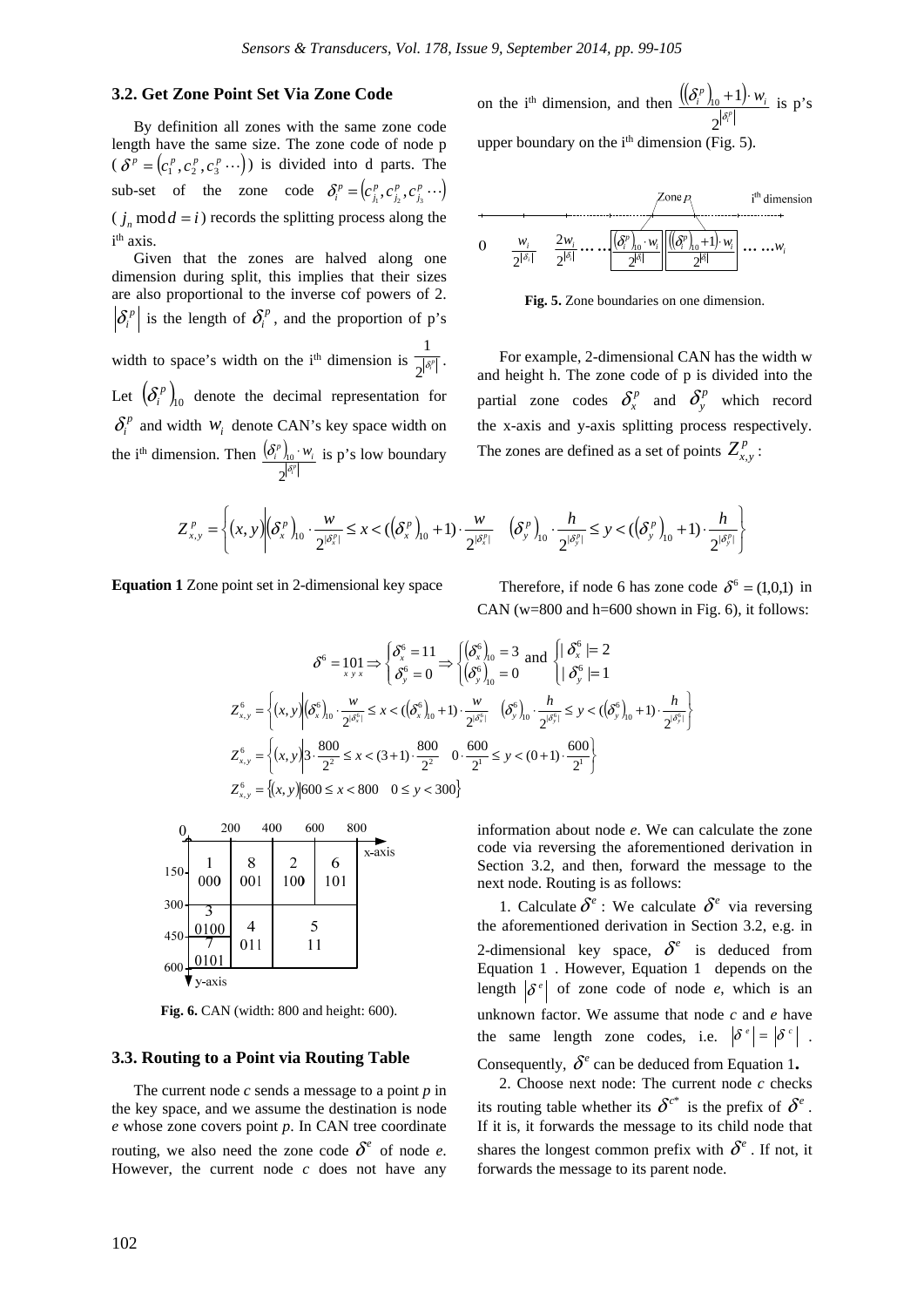For example, node 5 in Fig. 6 has  $\delta^{5^*} = (1,1)$ and  $\delta^5 = (1,1)$ , and forwards a message to point (100, 500). The routing procedure is as follows:

1. Node 5 assumes that node e is the destination. Since  $|\delta^5| = 2$ , set  $|\delta^e| = 2$ . Thus, calculate  $\delta^e$  as follows:

,

$$
Z_{x,y}^{e} = \left\{ (x,y) \middle| \begin{aligned} (\delta_{x}^{e})_{0} \cdot \frac{w}{2^{|\delta_{x}^{e}|}} \leq x < ((\delta_{x}^{e})_{10} + 1) \cdot \frac{w}{2^{|\delta_{x}^{e}|}} \quad (\delta_{y}^{e})_{10} \cdot \frac{h}{2^{|\delta_{y}^{e}|}} \leq y < ((\delta_{y}^{e})_{10} + 1) \cdot \frac{h}{2^{|\delta_{y}^{e}|}} \right\} \delta^{5} = 1_{x,y} \Rightarrow \left\{ \begin{aligned} \delta_{x}^{5} &= 1 \\ \delta_{y}^{5} &= 1 \end{aligned} \right\} \left\{ \begin{aligned} \delta_{x}^{e} \mid = \delta_{x}^{5} \mid = 1 \\ \delta_{y}^{e} \mid = \delta_{y}^{5} \mid = 1 \end{aligned} \right\}
$$
\nthen

\n
$$
\Rightarrow (100,500) \in \left\{ (x,y) \middle| (\delta_{x}^{e})_{10} \cdot \frac{800}{2^{1}} \leq x < ((\delta_{x}^{e})_{10} + 1) \cdot \frac{800}{2^{1}} \quad (\delta_{y}^{e})_{10} \cdot \frac{600}{2^{1}} \leq y < ((\delta_{y}^{e})_{10} + 1) \cdot \frac{600}{2^{1}} \right\}
$$

$$
\Rightarrow (100,500) \in \left\{ (x, y) \middle| (\delta_x^e)_{10} \cdot \frac{800}{2^1} \le x < ((\delta_x^e)_{10} + 1) \cdot \frac{800}{2^1} \quad (\delta_y^e)_{10} \cdot \frac{600}{2^1} \le y < ((\delta_y^e)_{10} + 1) \cdot \frac{600}{2^1} \right\}
$$
\n
$$
\Rightarrow (\delta_x^e)_{10} = 0 \quad \text{and} \quad (\delta_y^e)_{10} = 1
$$
\n
$$
|\delta^5| = 2 \Rightarrow |\delta^e| = 2
$$
\n
$$
\Rightarrow \begin{cases} \delta_x^e = 0 \\ \delta_y^e = 1 \end{cases}
$$
\n
$$
\Rightarrow \delta^e = (0,1)
$$

Since  $\delta^{5^*} = (1,1)$  is not the prefix of  $\delta^e = (0,1)$ , it forwards the message to its parent node 2.

2. Node 2 calculates and obtains  $\delta^e = (0,1,0)$ dependent on  $|\delta^2| = 3$  (same as 1<sup>st</sup> step). Since  $\delta^{2^*} = (1)$  is not the prefix of  $\delta^e = (0,1,0)$ , it forwards the message to its parent node 1.

3. Node 1 calculates and obtains  $\delta^e = (0.1,0)$ dependent on  $|\delta^1| = 3$ . Since it is root node, it forwards the message to child node 3 whose  $\delta^3$  = (0,1,0,0) shares the longest common prefix with  $\delta^e$ .

4. Node 3 calculates and obtains  $\delta^e = (0,1,0,1)$ dependent on  $|\delta^3| = 4$ . Since  $\delta^{3*} = (0,1)$  is the prefix of  $\delta^e$ , it forwards the message to child node 7 which is the destination. Thus, routing is finished.

## **4. Evaluation**

Our solution did not re-design CAN Tree routing, but extended it. By this novel approach, we could forward a message to an unbeknown point.

The routing procedure always converges, since each step forwards the message to a node which shares a longer prefix than the last step, each step moves closer to the destination.

The complexity depends on the tree structure. In order to demonstrate the effectiveness of our design in terms of routing performance, we have implemented a CAN tree routing scheme in C# and conducted a set of experiments via distinct schemes on networks with up to 16000 nodes. We run CAN tree routing against original CAN greedy and RCAN routing to offer comparative measurements. These measures include essentially: path length to cope with different network size, path length distribution, and number of long links per node.

Fig. 7(a) and Fig. 7(b) plot respectively the average and the maximum path length with respect to network size. The path length is measured by the number of hops traversed during each lookup request. Fig. 7 illustrates that both the average and maximum path length in CAN tree routing are better than in other routing, and both of them are perfectly asymptotic to the logarithm of nods. Path length of greedy routing (Fig. 7) increases much faster.



**Fig. 7.** Path length with increasing network size.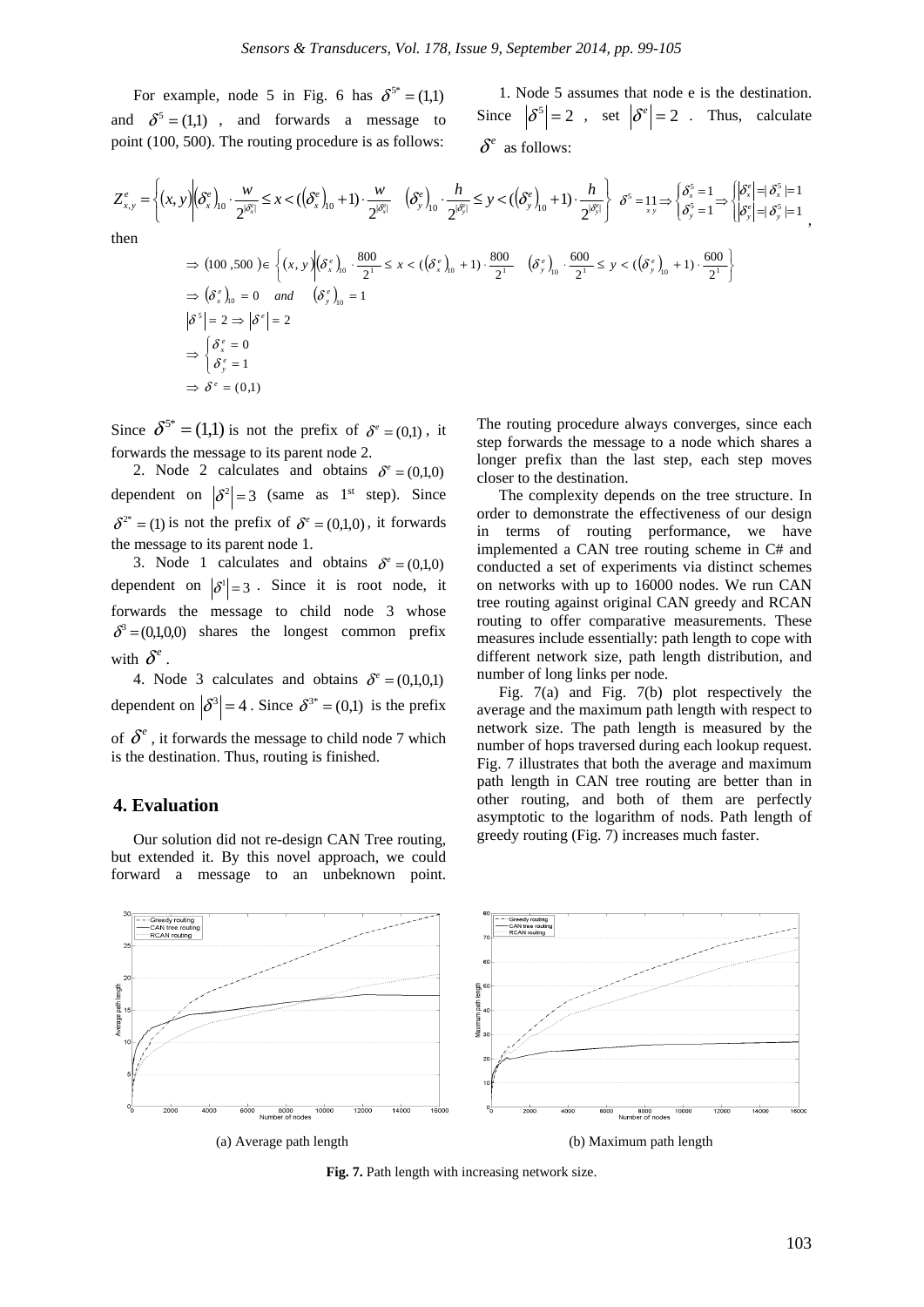Fig. 8 illustrates the path lengths distribution of routing in CAN with 16000 nodes. The path length distribution of greedy routing is much better than in other routing.



**Fig. 8.** Path length distribution.

Except first node, every new node needs two long links to join in CAN tree. Each parent node needs one long link pointing to its child; and child nodes need one long link pointing to its parent. Hence, number of long links is  $(n-1)\times 2$ , and average long links can be calculated as:

$$
L_{average} = \frac{(n-1)\times 2}{n}
$$
  
\n
$$
\lim_{n \to \infty} L_{average} = \lim_{n \to \infty} \frac{(n-1)\times 2}{n} = 2
$$

Thus, each node maintains two long links in average.

CAN tree coordinate routing has same complexity, path length distribution and average long links with CAN Tree peer-to-peer routing [1].

### **5. Conclusions**

CAN tree coordinate routing is distinguished from peer-to-peer routing. It's a novel routing scheme. Current node calculates target zone code and compare with its zone code to choice next hop. Therefore, we could forward a message to a point, while we do not have any information about the point's owner.

CAN with CAN tree routing is a completely decentralized system. CAN tree infrastructure gracefully adapts itself to cope with any changes in the network. As a pure peer-to-peer system, nodes assume equal responsibility. System maintains nodes' routing states with minimizing cost even in the presence of high rate of churn. The critical contribution is to equip each node with long links that extremely enhance routing efficiency. The amount of long links per node is independent of the network size. The system can scale by several orders of magnitude without loss of efficiency.

Our routing scheme has more links than original CAN, which causes a tiny overhead to maintain long links. It's proved that the number of long links per node is 2 in average. However, it also shows the small extension leads to significant improvements on routing performance.

Our ongoing work includes the investigation of advanced mechanisms for load balancing [9] to improve the system responsiveness during network churn.

## **References**

- [1]. Zhongtao Li, Torben Weis, CAN Tree Routing for Content-Addressable Network, Sensors *Transducers*, Vol. 162, Issue 1, January 2014, pp. 124-130.
- [2]. Sylvia Ratnasamy, Paul Francis, Mark Handley, Richard Karp, Scott Shenker, A Scalable Content Addressable Network, in *Proceedings of the ACM SIGCOMM*, 2001.
- [3]. A. Rowstron, P. Druschel, Pastry: Scalable, Distributed Object Location and Routing for Large-Scale Peer-to-Peer Systems, in *Proceedings of the IFIP/ACM International Conference on Distributed Systems Platforms (Middleware),* November 2001, pp. 329-350.
- [4]. I. Stoica, R. Morris, D. Karger, F. Kaashoek, H. Balakrishnan, Chord: A Scalable Peer-To-Peer Lookup Service for Internet Applications, in *Proceedings of the ACM SIGCOMM Conference,*  2001, pp. 149–160.
- [5]. Ralf Steinmetz, Klaus Wehrle, Peer-to-Peer Systems and Applications, *Springer*, 2005.
- [6]. Zhongtao Li, Torben Weis, Content-Addressable Network for Distributed Simulations, in *Proceedings of the International Conference on Communications, Mobility and Computing (CMC'12)*, May 2012.
- [7]. Zhongtao Li, Torben Weis, Using Zone Code to Manage a Content-Addressable Network for Distributed Simulations, in *Proceedings of the IEEE 14th International Conference on Communication Technology (ICCT'12)*, Nov. 2012.
- [8]. Xu Z., Zhang Z., Building low-maintenance expressways for P2P systems, *Technical Report HPL-2002-41 41, HP Laboratories*, Palo Alto, 2002.
- [9]. Sahin O. D., Agrawal D., Abbadi A. E., Techniques for efficient routing and load balancing in contentaddressable networks, in *Proceedings of the 5th IEEE Intl. Conference on Peer-to-Peer Computing (P2P 2005),* Los Alamitos, Washington, DC, USA, 2005, pp. 67–74.
- [10]. Sun X., SCAN: a small-world structured P2P overlay for multi-dimensional queries, in *Proceedings of the 16th Intl. Conf. on World Wide Web (WWW'07), ACM*, New York, 2007, pp. 1191–1192.
- [11]. Boukhelef D., Kitagawa H., Multi-ring Infrastructure for Content Addressable Networks, in *Proceedings of the 16th International Conference on Cooperative Information Systems (CoopIS'08), Lecture Notes in Computer Science,* Vol. 5331, 2008, pp. 193-211.
- [12]. David A. Huffman, A Method for the Construction of Minimum-Redundancy Codes, in *Proceedings of the IRE*, 1952.